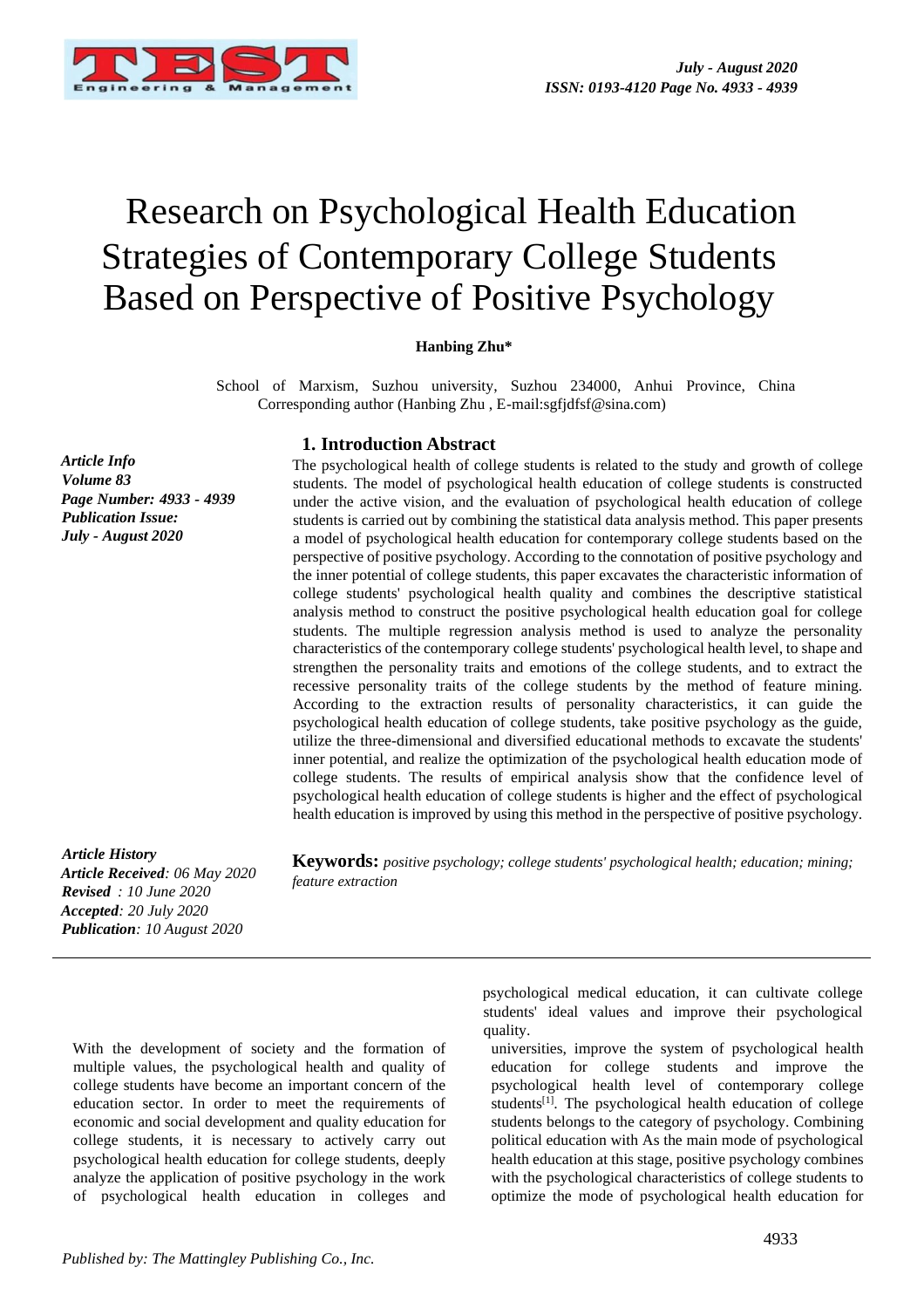

college students, explore the positive role of positive psychology in promoting college students' health education, and construct a sound evaluation system of psychological health education. Encourage education mode is used to stimulate the potential of college students, interpret the complex psychological changes of human beings and further enhance students' social adaptability<sup>[2]</sup>.

The study of contemporary college students' psychological health education from the perspective of positive psychology is based on the information mining of college students' psychological health characteristics. Positive psychology is a science that studies the development potential and virtue of human beings. The information mining of college students' psychological health characteristics from the perspective of positive psychology uses big data analysis and feature extraction methods to mine the virtue and quality information reflecting college students' psychological health characteristics, adopts the positive psychology guidance mode, clears up the psychological barriers of college students, promotes the improvement of college students' psychological health level, and introduces positive psychological perspective to broaden new ideas for the construction of college students' psychological health education system $[3]$ . Document  $[4]$ proposes a technology for mining the characteristics of college students' psychological health quality based on fuzzy directional clustering. Descriptive statistical analysis method is used to quantitatively analyze and code the characteristics of college students' psychological health association rules, and the association rules knowledge set of data is mined from largescale data sets, which improves the level of psychological health education of contemporary college students. However, this method is not systematic enough in the construction of college students' psychological health education system. In Document [5], a method based on Lyapunov exponents bifurcation mining is proposed to mine the psychological health characteristics of college students and to optimize the improvement of their psychological health education level. It mines the psychological health quality characteristics of college students in a positive psychological perspective. Due to the sensitivity of this mining method to initial characteristics, the mining effect is not good when there are few samples of the psychological health quality characteristics of college students.

In view of the above problems, this paper proposes a model of psychological health education for contemporary college students based on the perspective of positive psychology. According to the connotation of positive psychology and the inner potential of college students, the characteristic information of college students' psychological health quality is excavated, and a positive goal of psychological health education is constructed for college students by combining descriptive statistical analysis. By using multiple regression

## *July - August 2020 ISSN: 0193-4120 Page No. 4933 - 4939*

analysis methods, this paper analyzes the personality characteristics of contemporary college students' psychological health level, extracts the hidden personality traits of college students by using feature mining methods, and mines the extraction results according to the personality characteristics to guide college students' psychological health education. Finally, empirical data analysis shows the superior performance of this method in improving the psychological health level of contemporary college students.

# **2. The connotation of positive psychology and its important value to college students' psychological health education**

**2.1 The connotation of positive psychology** Positive psychology is a research trend rising in western psychological circles at the end of the  $20<sup>th</sup>$  century. It is different from traditional psychology. The positive significance of positive psychology is to study the potential psychological characteristics of human nature. Positive psychology is different from traditional psychology. Positive psychology uses positive and optimistic psychological analysis methods to test and excavate the psychological health of college students in an allround way. Combined with statistical analysis and feature mining methods, it constructs an index system for psychological health testing and adopts positive encouragement methods so that students can more actively recognize themselves and improve their enthusiasm in life and learning. Under the positive psychology, encouraging teaching mode is adopted to stimulate the knowledge potential of college students, so that contemporary college students can better understand their inner world. The analysis platform integrating big data provides a better communication platform for psychological research. Therefore, it is of great guiding significance to construct the psychological health education system for college students from the perspective of positive psychology[5]. In order to adapt to the economic and social development and improve the psychological health of college students, under the perspective of positive psychology, cultivate the positive and happy psychologicality of college students, conduct psychological health assessment of college students under the guidance of virtue and quality mining, and make use of more perfect and effective methods and measurement methods in the field of psychology, such as statistical analysis method, regression analysis method and quantitative recursive analysis method, to carry out mathematical modeling of college students' psychological health education, improve the psychological health education level of college students, strengthen the construction of college campus culture, create a good social atmosphere, establish an equal, trust and harmonious campus environment, and promote the formation of college students' positive personality.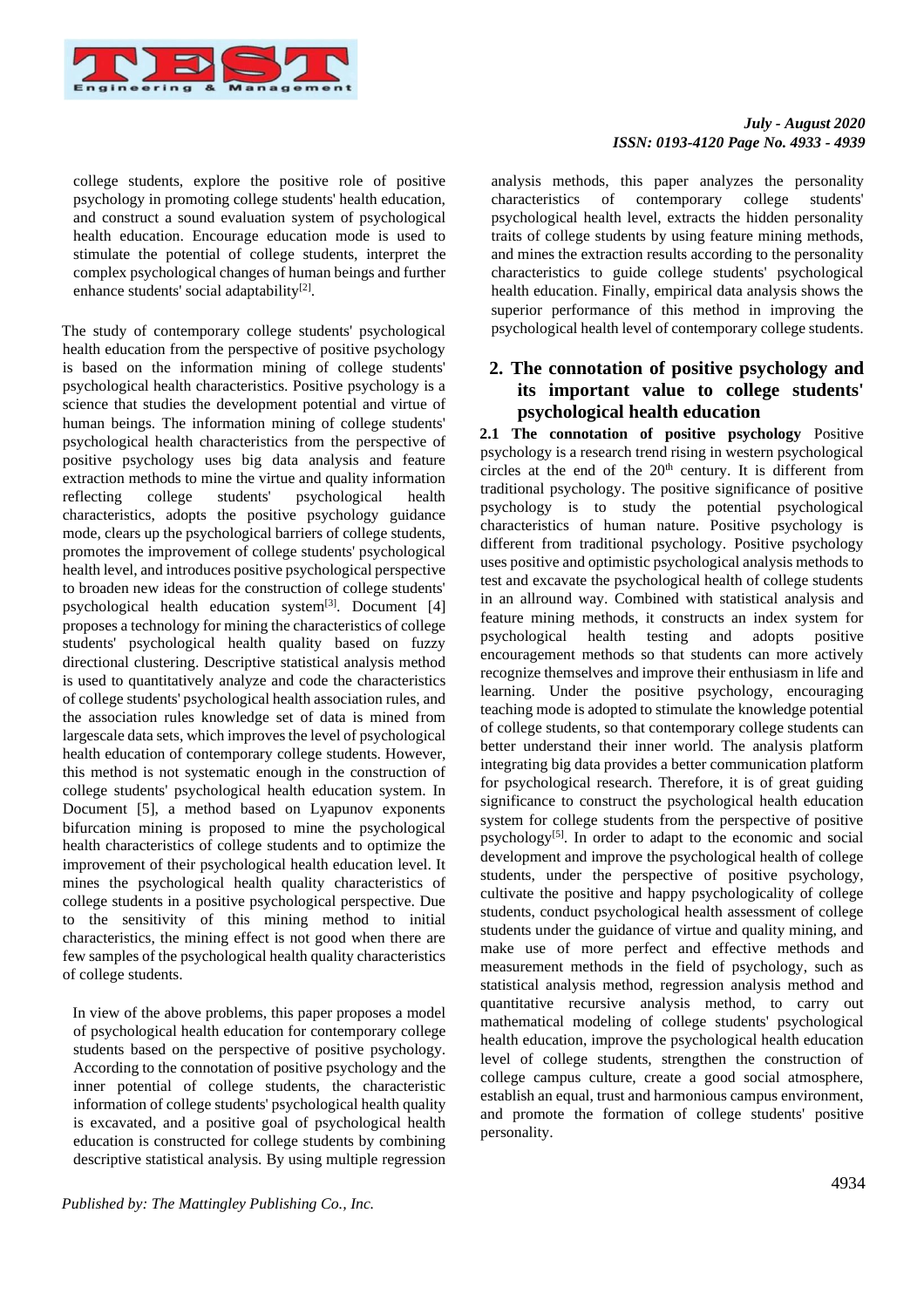

## **2.2 Countermeasures of Introducing Positive Psychology Concept into College Students' psychological Health Education**

Positive psychology is of great significance to psychological health education in colleges and universities. From the perspective of positive psychology, big data mining method is introduced to mine the potential features of psychological health of college students, respect their subjectivity, cultivate their positive outlook on life and values, and work hard from the following aspects:

(1) Committed to shaping positive student character. The concept of positive psychology is to use positive guidance to conduct psychological counseling, to introduce positive psychological perspective into college students' psychological health education, to look at things from a positive and optimistic perspective, and to adopt positive guidance to cultivate college students' good character so that students can become optimists in life. From the perspective of positive psychology, college students' thinking has been further expanded and the system of psychological health education has been comprehensively improved.

(2) Committed to broadening the channels of psychological health education for college students. The key to psychological health education for college students is to introduce a positive psychological perspective, build a harmonious campus environment, and strive to build a beautiful campus culture. By broadening the channels of psychological health education for college students and adopting positive guidance, the psychological course will be extended to the construction of the whole campus culture. The psychological course has evolved into the cultural construction of students, combined with the education of ideals and beliefs and the cultivation of values,<br>fundapsychologically analyze the psychological fundapsychologically analyze the psychological characteristics of the freshmen, actively broaden the channels of psychological health education for students and penetrate the psychological education of students into their lives.

(3) Committed to carrying out culture course with psychological elements. In the perspective of positive psychology, we should strive to build a distinctive campus culture course, combine the resource sharing mode of psychological health education, optimize the allocation of campus culture features and optimize the scheduling of teaching resources, and build a system of psychological health education for college students in the perspective of positive psychology to shape students' positive life character. By offering a distinctive and positive campus culture course, looking for a good opportunity to guide psychological health in teaching, and adding positive psychological elements to the boring culture course, students will love life more, love school and eventually love themselves<sup>[6]</sup>.

# **3. Feature information and mining of psychological health quality 3.1 Multiple Regression Analysis**

In order to realize the research of contemporary college students' psychological health education based on the perspective of positive psychology, this paper uses descriptive statistical analysis to mine the characteristic information of college students' psychological health quality<sup>[7-9]</sup>. This paper also constructs a statistical analysis structure model of the distribution of personality recessive characteristics and psychological health quality characteristics of college students, and obtains a fixed effect evaluation decision function for the evaluation of psychological health quality of college students:

$$
M_{AR} \qquad M_{MA}
$$
\n
$$
x_n \Box \Box a_0 \Box a x_i \qquad n \Box \Box b_j \Box n \Box j \qquad (1)
$$
\n
$$
x_n \Box \Box a_0 \Box a x_i \qquad n \Box \Box b_j \Box n \Box j
$$

in which, the decision-making variable function of college students' psychological health quality features contains *n* virtual samples, of which the internal control sample of psychological health education is  $x_i$ ,  $i \Box 1, 2, \dots, n$ . *a*<sup>0</sup> is fuzzy directional clustering,  $a_i$  is the target orientation coefficient of psychological health education, *M AR* is the order of statistical analysis and  $\prod_{n \downarrow j}$  is the time interval of data sampling. To construct the potential advantages and related positive factors of college students, take this as the dependent variable, organically combine psychological theory with life, and get the psychological health game control function as follows:

$$
\frac{\Box \Box_{\Box y}(V_{u,i},\Box 3)(V_{u,j},\Box 3)}{\sqrt{\Box_{u \cup \Box_{y}(V_{u,i},\Box V,i)2}\Box_{u \cup \Box_{y}(V_{u,j},\Box V,j)2}}}
$$
(2)

Set the full sample regression coefficient to *Y*, at 1% of the remarkable level, using the self-correlation detection method to fusion the psychological health quality characteristics of college students, so as to obtain the psychological health education quality evaluation index set  $E_k \Box E k \Box \Box 1,2,\Box, t \Box$ , thus constructing the multi-layered linear programming of college students psychological health education regression analysis model as follows: *k*

$$
C_1 \Box_{i\Box 1} \exp \Box \Box S \ V_2 (\ _i \Box \Box )_2 \Box \Box \qquad (3)
$$

#### *Published by: The Mattingley Publishing Co., Inc.*

4935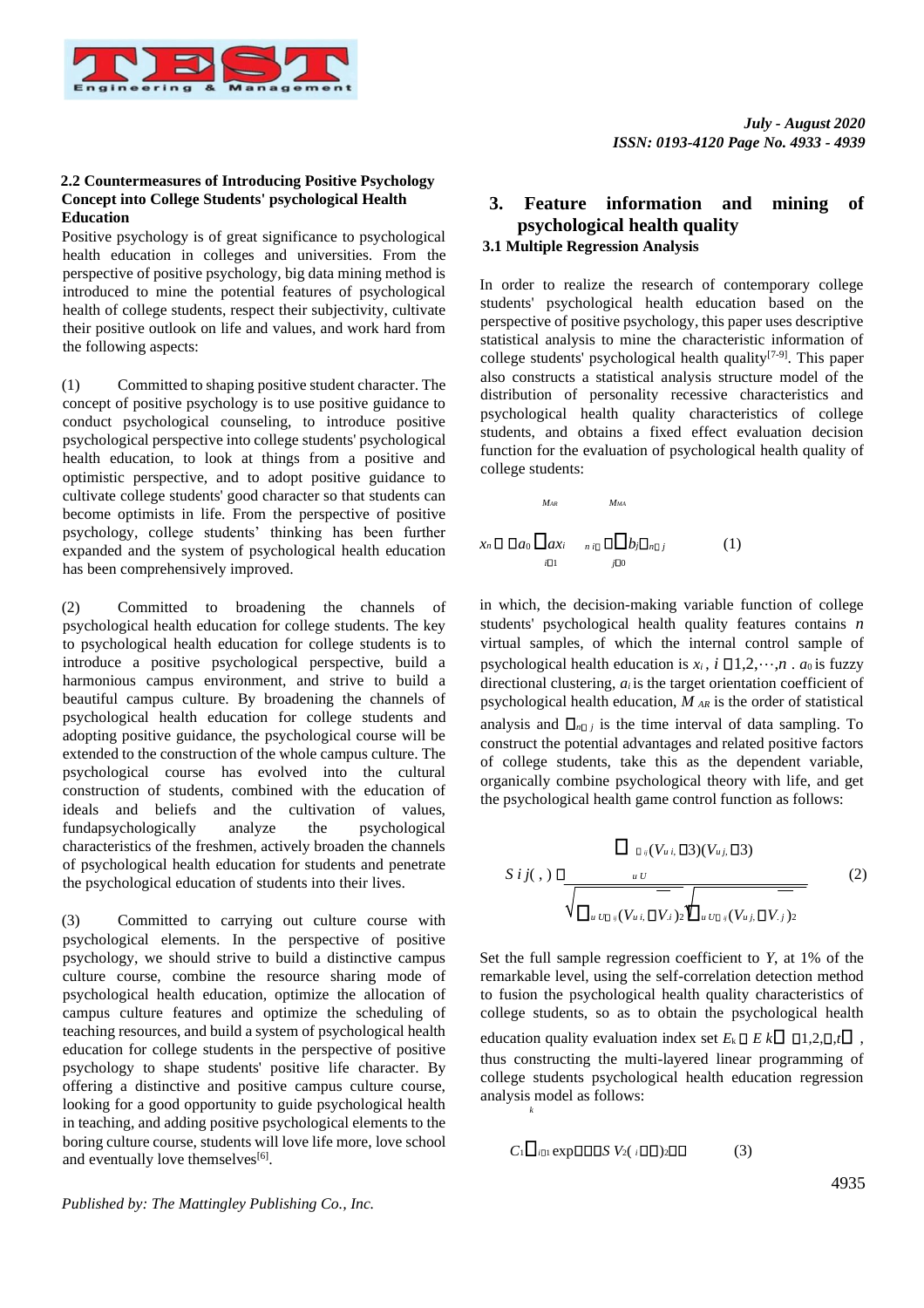

#### *July - August 2020 ISSN: 0193-4120 Page No. 4933 - 4939*

psychological health quality features meets the following requirements:

$$
f x\left(\begin{array}{c}\n\Box \\
\Box (a_i \Box a k x_i^*) \left(\Box x_i\right) \Box b\n\end{array}\right) (6)
$$

*l*

By using the method of full sample regression analysis, the performance evaluation and risk estimation of teaching quality are carried out in the characteristic space of the distribution of college students' psychological health quality characteristics, and the statistical analysis characteristic quantity of the distribution of college students' personality recessive characteristics and psychological health quality characteristics is obtained:

$$
Sn \Box \overline{\Box}_{n}^{\max_{n} \pi^{j} \Box_{t_{ij}}}
$$
(7)  

$$
\Box_{\Box n i i}
$$
  

$$
\Box_{nj \Box \Box x \land n \Box t_{ij}}
$$
  
PPV \Box \overline{\Box}\_{m}^{\max\_{n} \Box t\_{ij}}(8)  

$$
\Box \overline{\Box}_{\Box \Box \Box t_{ij}}
$$

By using descriptive statistical analysis method, the constraint parameter model<sup>[14]</sup> is established, and the principal component feature analysis model for quantitative evaluation of college students' psychological health education quality is shown as:



In the formula,  $(x x_i, j)$  is initial value feature sample, *b* is lagrangian function. Set the psychological health quality

 $Q \Box \text{Dexp} \Box_k$  1  $\Box$  $S_1$ *w*  $T$ *V*<sub>*i*</sub> $\Box$ *i* $\Box$ *i*  $\Box$  $\Box$   $_{i\Box}$ 

In which,  $C_1$ ,  $S_1$  and  $S_2$  are constants. Using multiple regression analysis method, the personality characteristics of contemporary college students' psychological health level are analyzed<sup>[10]</sup>, and combining Benford's law theory, under the optimal game, the optimal model for evaluating the effectiveness of psychological health education is obtained as follows:

$$
\min_{\mathbf{D} \in \mathbb{D} \mathbb{D}, h} \mathbb{D} \mathbb{D} \mathbb{D} \mathbb{D} \mathbb{D} \mathbb{D} \mathbb{D} \mathbb{D} \mathbb{D} \mathbb{D} \left( \mathbb{D} \mathbb{D}^* \right) \qquad (4)
$$

In the formula,  $\Box_l$  and  $\Box_l^*$  are the contribution coefficient from the positive psychology.  $\Box$  is the row correlation dimension index and *c* is the distribution set of psychological characteristics. According to the analysis of the number of rows, the multiple regression analysis method is used to analyze the personality characteristics of the psychological health level of contemporary college students and shape and strengthen the personality traits and emotions of college students<sup>[11]</sup>.

#### **3.2 Extraction of implicit personality traits of college students**

The factor analysis fuzzy comprehensive evaluation method is used to analyze the personality characteristics of the psychological health level of contemporary college students, shape and strengthen the personality characteristics and emotions of college students, extract the recessive personality characteristics of college students[12] by the method of feature mining, and construct the fuzzy comprehensive decision function of the recessive personality evaluation of college students:

$$
\Box_{B_i} \Box \Box \Box \Box \Box a_{B_i} b_{B_i} \qquad c_{B_i} \qquad (5)
$$

Factor analysis is used to mine association rule data from the data set, and feature extraction is used to analyze the feature items[13] of association rule data. The extracted common factors do not have relevant hidden personality features, and the feature training subset *S*  $i_i$  ( $\Box$ 1,2, $\dots$ , )*L* of college students'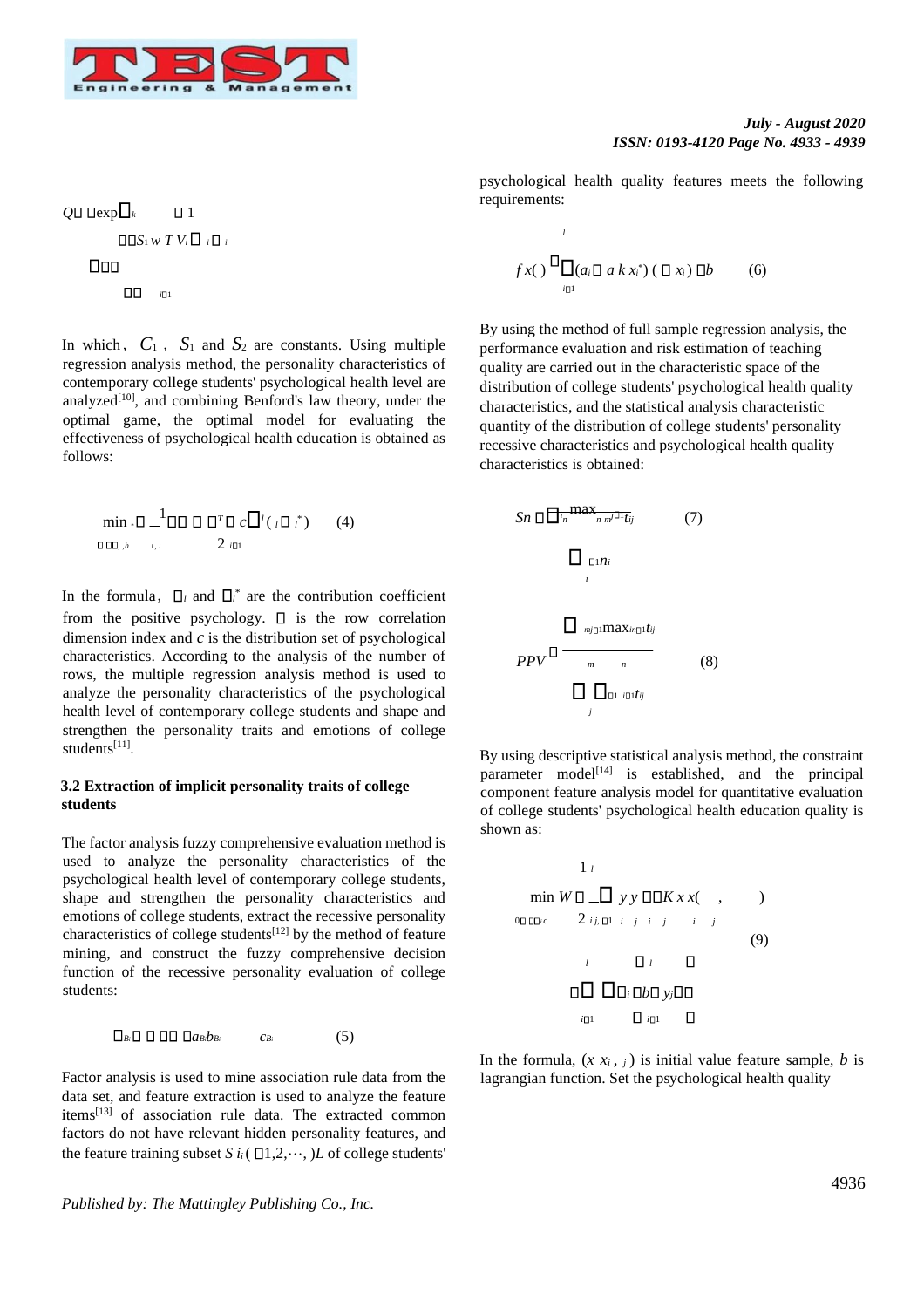

feature nodes of *m* college students are  $A_1$ ,  $A_2$ ,  $A_n$ , the association rules of each node satisfy the convergence condition and construct a linear regression model with the expression:

> $f x() \Box \Box \Box^{T}() x \Box b$  (10) Using the adaptive machine learning algorithm, the standardized function of the college students' psychological health quality feature library is as follows:

$$
V_i \Box \hspace{1cm} \chi X_{i\max} \Box \Box X X_{\min i} \tag{1}
$$

Based on the artificial intelligence learning algorithm, the optimal decision function for mining the psychological health quality characteristics of college students is as follows:

$$
C \mathbin{\Box} \mathbin{\Box} \mathbin{\Box} (1 \mathbin{\Box} \mathbin{\Box} t)^3 \tag{5}
$$

Using three-dimensional and diversified education methods to tap the potential of college students, according to the statistical regression analysis results of panel data of college students' psychological health education<sup>[15]</sup>, , the detection of psychological health is constructed as follows:

$$
p^{\hat{}}_{\text{kw}} \Box \text{ qf}^{\hat{}}_{\text{kww}} \Box \text{ } \Box \text{exp}(\text{exp}(\Box \Box \Box c \Box_{\text{kw}} c)_{\text{kw}})
$$
\n
$$
(9) \qquad \qquad \downarrow \text{KL}^{\psi}
$$

*pw fkw* exp( *ckw*) (10) *<sup>k</sup> qw ckw*) exp( *k K <sup>w</sup>*

 $q^w \Box^w \Box \Box \Box \Box \Box_w w \Box_w (1 \Box^w)^w \Box \Box D^{\Box 1}(q^w) \Box \Box 0$  (11)

Combined with fuzzy prediction method, the maximum feature value  $\Box$  is found in subspace *S*, and Static Chunking method is used to match the features of college students' psychological health quality. Finally, the optimized feature mining and psychological health education evaluation model are obtained as follows:

 $Z$   $K$ *bbw*  $p$ *bw*( $\bigcirc$ **S**  $\Box$  $\Box$  $Z$   $K$ *dcpdcp*( $\bigcirc$ **S**  $\Box$  $\Box$  $Z$   $D$ *a*  $p$ *dm*,*a*  $p$ ,

*b*□B *d*□D *a*□□A *p* P

$$
\min Z(\mathbf{f} \, \mathbf{f} \, \mathbf{q}^*, \, \cdot^{\mathrm{w}}) \, \Box \, \Box \, \Box_{x_a} \Box_{t_a(x_a)} \, \Box \, \nu \, dx_a \, \Box
$$

$$
\Box \Box \Box \quad \hat{w} \ln f \circ \Box \Box \Box f \circ \ln f \circ \Box \Box q D_{\Box}(\nu) \circ dw
$$
  
 $f$ 

$$
\Box^{\wedge} w \boxtimes k \boxtimes w k \qquad k \Box^{\sim} w \boxtimes k \boxtimes w k \qquad k \qquad w \boxtimes \Box_{0 w}
$$
  
(2)

The quantitative game function of the statistical quantitative set of data is recorded as:

$$
\prod_{k \text{ K} \square} f_{k}^{w} \square \square (1 \square^{w}) q^{w}, w \text{ W} \square
$$
 (3)

$$
\prod f_k^w \Box \Box^{w} q \,, w \, W \Box \tag{4}
$$

 $\Box$  $\Box$ *z*  $M\Box$ *a b*,  $\Box$  $\Box$  $\Box$  $\Box$ *z*<sub>*a d p*, ,  $M\Box$ *a d p*,</sub> *a* A *b* B *a* A *d* D *p* P (12)

min *zbbw*,*zdcp* ,*za p a bdm*, ,*z* , ,*za d p*, ,

The reliability of psychological health education is evaluated by quantitative regression analysis method and full sample analysis method, and the optimized evaluation value is shown as follows:

$$
St. \qquad z \; R_{bbw \; bwp} \Box z \; R_{dep \; cpp} \Box z_{a \; pdm,} \Box z_{a \; a \; p} \Box z_{a \; d \; p} \Box, \Box V_p,
$$
\n
$$
a \Box A, b \Box B, d \; \Box D, p \Box P, \qquad (13) \qquad z_{bbw, Z \; Zdep, \; a \; pdm, \; z \Box \; \Box a \; b, \; z \Box a}
$$

 $d_p$ ,  $\Box$  0,  $a\Box$ A, $b\Box$ B, $d$   $\Box$ D,  $p\Box$ P.

(14)

The cost function is optimized globally, thus shaping and strengthening the personality traits and emotions of college students, extracting the hidden personality traits of college students

 $k$   $K\square$ <sup>*w*</sup>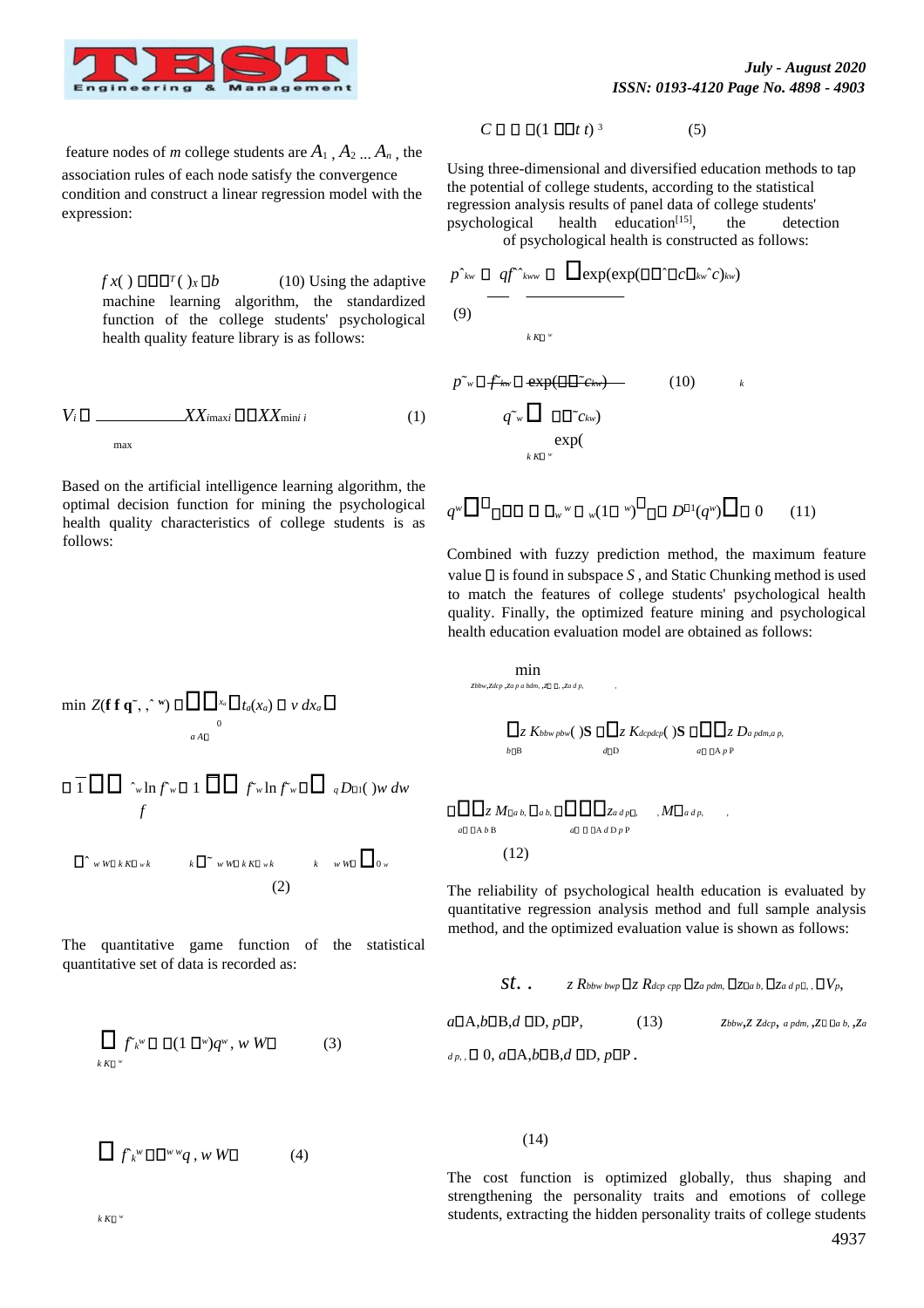

by feature mining method, and realizing the optimization contemporary college students, an empirical analysis was carried **Table 1 Descriptive Statistical Analysis Results of College Students' psychological**

| Variable code         | <b>Health Assessment</b> |                |               |
|-----------------------|--------------------------|----------------|---------------|
|                       | Mean value               | Standard value | Minimum value |
| Campus culture        | 0.213                    | 0.543          | 0.565         |
| Personality traits    | 0.432                    | 0.864          | 0.582         |
| Quality education     | 0.654                    | 0.324          | 0.642         |
| Campus environment    | 0.321                    | 0.322          | 0.212         |
| Quality shaping       | 0.465                    | 0.353          | 0.654         |
| Independent character | 0.543                    | 0.764          | 0.212         |
| Statistical average   | 0.212                    | 0.433          | 0.354         |
| Variance              | 0.132                    | 0.032          | 0.091         |
|                       |                          |                |               |

contemporary college students' psychological health level are

According to the descriptive statistical results in Table 1, the analyzed by using multiple regression analysis methods. The characteristic information of college students' psychological evaluation and analysis results of psychological health are health quality is mined, and the personality characteristics of shown in Figure 1.



#### **Figure 1. Results of evaluation and analysis of psychological health education model for college students**

of psychological health education model for college students according to the extracted results of personality characteristics mining.

out. FMOLS was used for descriptive statistical analysis of college students' psychological health assessment, and T test was used for sample regression analysis. The number of samples was 2000. The results of descriptive statistical analysis are shown in Table 1.

# **4. Empirical analysis**

In order to verify the performance of this model in optimizing the psychological health education of

Analysis of Figure 1 shows that the confidence level of using this method to carry out psychological health education for college students is high from the perspective of positive psychology, which improves the effect of psychological health education.

# **5. Conclusion**

Under the positive vision, the model of psychological health education for college students is constructed, and the evaluation of psychological health education for college students is carried out by combining the statistical data analysis method. This paper proposes a model of psychological health education for contemporary college students based on positive psychology. According to the connotation of positive psychology and the inner potential of college students, the characteristic information of college students' psychological health quality is excavated, and a

positive goal of psychological health education is constructed for college students by combining descriptive statistical analysis. By using the multiple regression analysis method, the personality characteristics of contemporary college students' psychological health level are analyzed, the personality characteristics and emotions of college students are shaped and strengthened, the implicit personality characteristics of college students are extracted by using the feature mining method, the extraction results are mined according to the personality characteristics, the psychological health education of college students is guided by positive psychology, and the inner potential of college students is explored by using the threedimensional and diversified education methods, so as to